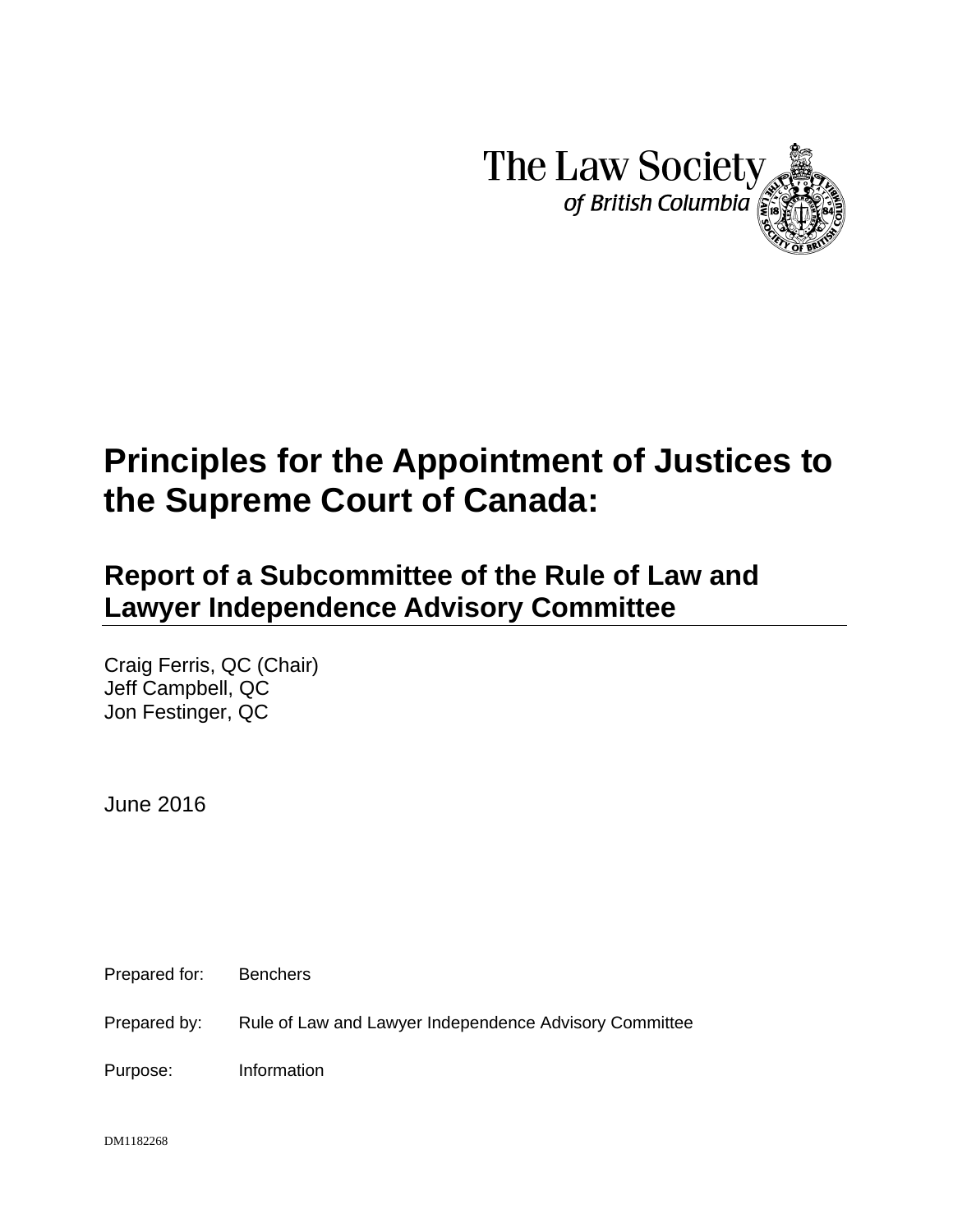## I. **Background**

- 1. The Rule of Law and Lawyer Independence Advisory Committee (the "Committee") has been asked to report to the Benchers with respect to a proposal that the Law Society of British Columbia forward a submission to the Minister of Justice concerning the process for judicial appointments to the Supreme Court of Canada.
- 2. In March, 2016, it was announced that Mr. Justice Cromwell will resign from the Supreme Court of Canada (the "Court") effective September 1, 2016. The current Government has stated its intention to review and renew the process for judicial appointments to the Court.
- 3. The Court is a vital component of our constitutional democracy. It plays a key role in maintaining the rule of law and in the legal fabric of Canada. There is accordingly a great public interest in the process by which Supreme Court Justices are appointed. Notwithstanding this public interest, the process by which candidates are evaluated and selected has been largely unknown. For a number of recent appointments to the Court, the appointment process has often changed from one appointment to the next. This has engendered significant debate about how candidates for the Court should be identified, assessed and selected.
- 4. The Law Society has in the past contributed to this debate through the Federation of Law Societies. In 2004, the Federation forwarded a submission to the Government recommending principles for the appointment process. This issue was subsequently examined by our Benchers in February 2005, who ultimately resolved to refer the matter to the Federation. In 2008, the Federation wrote to the Minister of Justice with its recommendations.
- 5. Given that the Government is now reviewing the appointment process, there is an opportunity for the Law Society of British Columbia to contribute to this important dialogue. The Law Society of British Columbia is statutorily mandated to uphold and protect the public interest in the administration of justice. The appointment of federal judges, and in particular, Justices of the Supreme Court of Canada, is a matter of great importance to the Canadian justice system.
- 6. In consultation with the President and the Executive Committee, the Committee has been asked to report to the Benchers regarding this issue. A Subcommittee was formed in the spring of 2016, consisting of Craig Ferris, QC, Jeff Campbell, QC, Jon Festinger, QC, and assisted by Michael Lucas. The Subcommittee reviewed a number of articles and other writings with respect to the appointment process. The Subcommittee also met and consulted with Professor Adam Dodek of the University of Ottawa, a leading scholar on Supreme Court of Canada appointments.
- **DM1182268** 2 7. This report sets out the core values and principles that, in the Committee's view, are essential to the process of appointing Justices to the Court. The Committee recommends that the Benchers resolve that the Law Society make a submission to the Minister of Justice with respect to these principles and the process for judicial appointments.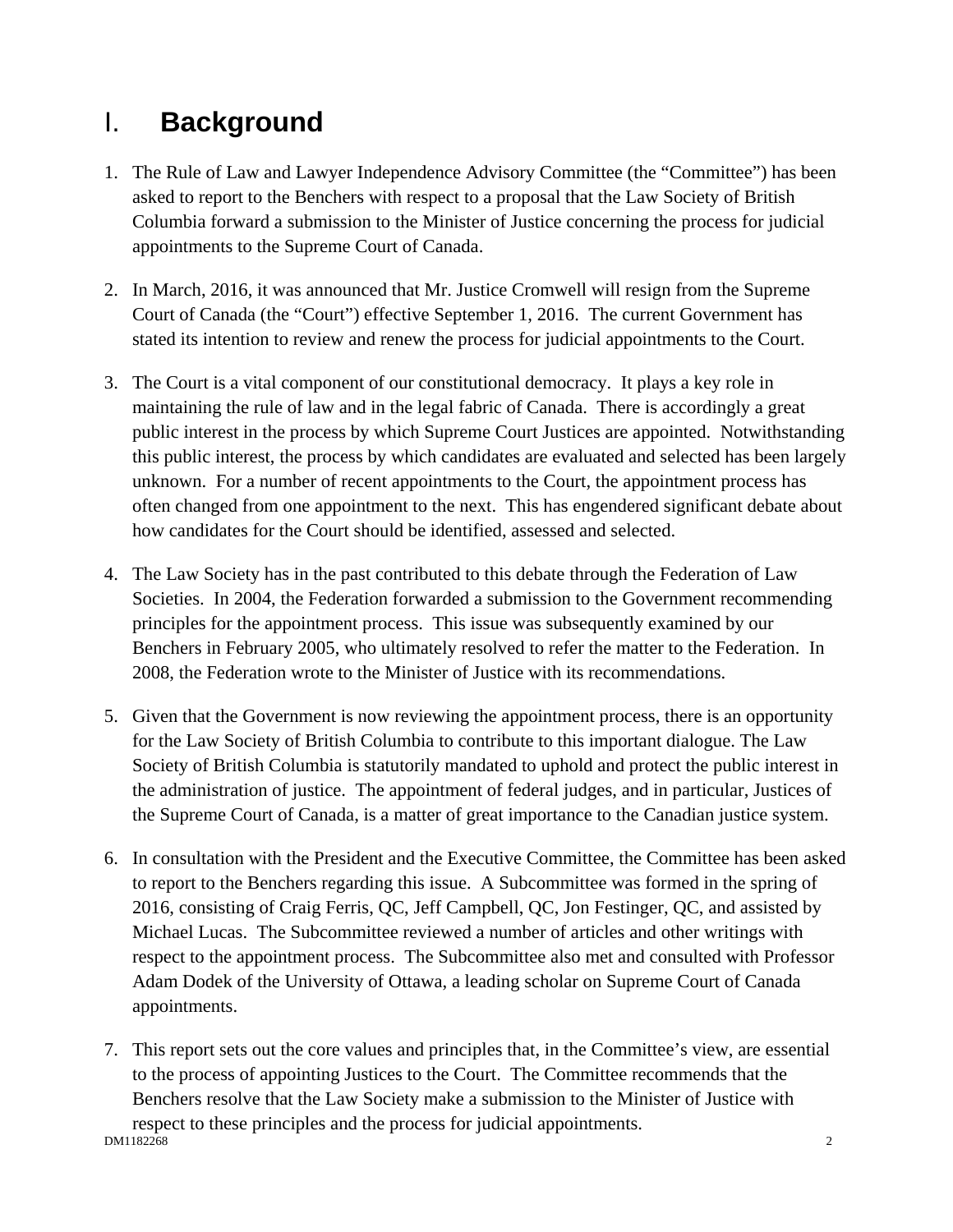### **II. Statement of Principles**

#### **1. Transparency**

- 8. The process by which Justices are appointed should be transparent, open and publicly available in written policy. A transparent appointment process allows Canadians to understand how Justices are appointed. This includes explaining the criteria upon which Justices are selected.
- 9. Transparency is linked to accountability for both the selection of the best candidate and for the appointment process itself. An appointment process based on undisclosed criteria and unknown procedures will be perceived as less legitimate than a process that is publicly explained and transparent. Public confident in the legal system will be enhanced by openness and transparency.
- 10. Making the process transparent should not interfere with the discretion of the Executive to decide who should be appointed. It would, however, lead to a greater understanding of how the discretion is exercised. It would foster greater confidence in both the appointment process and the Court as a vital institution of our constitutional democracy.

#### **2. Judicial Independence**

11. The appointment process must protect and uphold the constitutional principle of judicial independence. The integrity of the justice system depends on the independence of the judiciary. Judges must be impartial in carrying out their duties, and must be seen to be impartial. Judicial independence is integral to the role of the Court in protecting constitutional values.

### **3. Merit and Diversity**

- 12. The primary criterion for appointments to the Court should be merit. In order to maintain confidence in the institution of the Court, the appointment process should avoid any appearance of partiality or partisanship. Politicizing the appointment process threatens the legitimacy of the Court and the principle of judicial independence.
- 13. Candidates should be assessed against known criteria that are set out in writing and publicly available, so that it will be understood that the selection of candidates is based primarily on characteristics such as intellectual ability, professionalism, integrity, work ethic, interpersonal skills, and sound judgment. An appointment process based primarily on merit encourages the selection of candidates of the highest calibre, and enhances public confidence in the Court.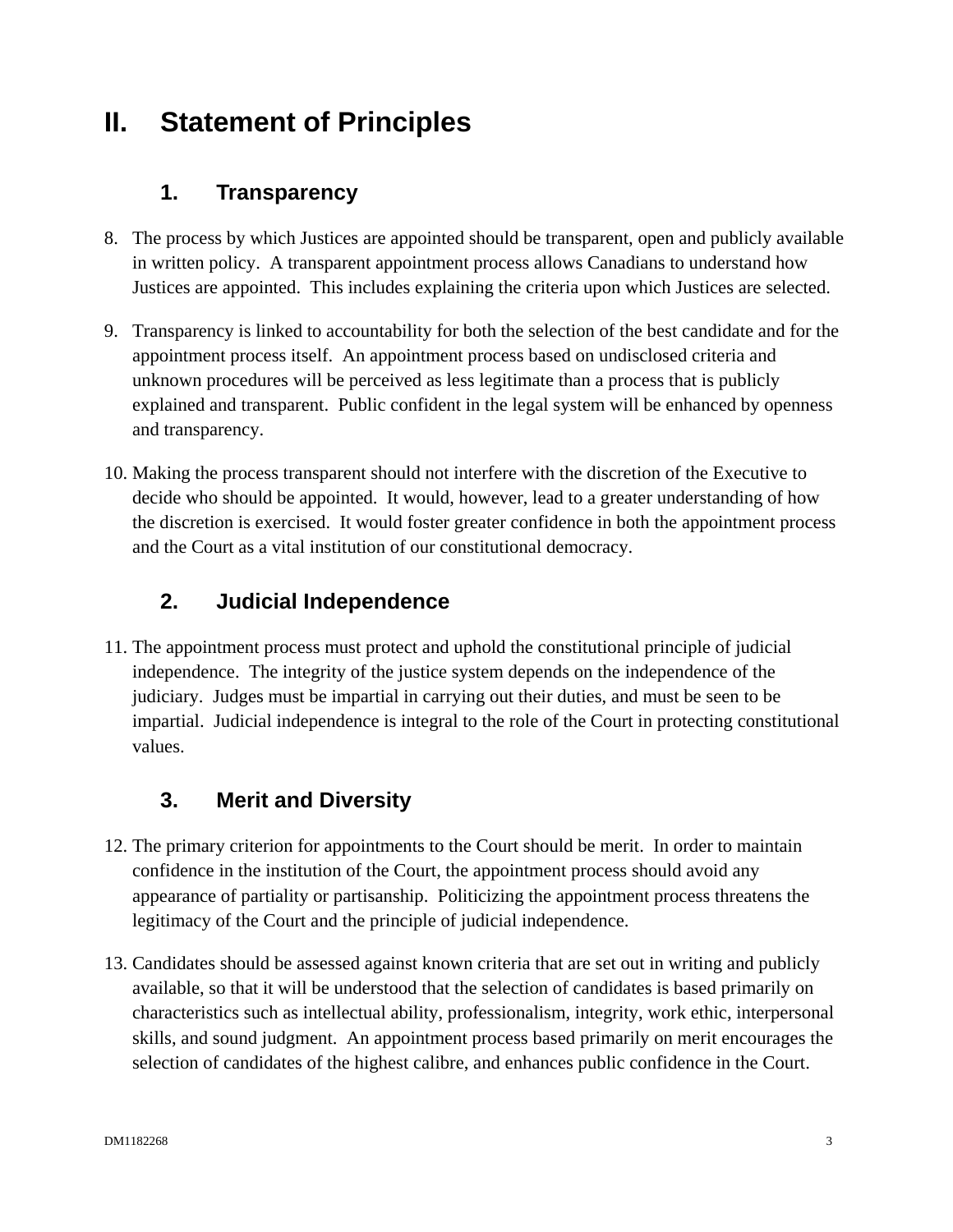14. In addition to the well-established custom of regional representation and bilingualism, the Justices of the Court should otherwise reflect the diversity of Canadian society.

#### **4. Public Participation**

15. While the authority appoint Justices to the Court is within the discretion of the Executive, it is the Committee's view that some degree of public participation is important to the appointment process.

#### **a. Advisory Committee**

- 16. In the past, the appointment process has involved an independent Advisory Committee which reviews potential candidates and make recommendations to the Executive.
- 17. An Advisory Committee comprised of elected representatives, the public and the legal profession is an important opportunity for public participation. The membership of the Advisory Committee should be diverse, balanced and composed in a manner that focuses on identifying the best candidate. In this regard, the Committee should be structured in a way to avoid any unbalanced influence by any particular Party or interest group. In addition to Members of Parliament, the Advisory Committee should properly include representatives from the judiciary, the legal profession (such as the Federation of Law Societies, the Law Societies of the region and the Canadian Bar Association), the Attorney(s) General, and non-legal representatives from the region. It is also important that the Advisory Committee reflect the diversity of the region.
- 18. While greater transparency is an important objective, the deliberations of the Advisory Committee should be confidential in order to ensure open discussion and full, frank and fair consultation regarding the candidates for appointment.
- 19. As noted above, it is our respectful view that the participation of the legal profession is a critical part of the appointment process. The legal profession is a key stakeholder and has made significant contributions to the work of Advisory Committees in the past. It is important that the legal profession continue to participate in the appointment process in the future.

#### **b. Public Hearing**

20. Several recent appointments have involved a Parliamentary hearing. For some appointments, the Supreme Court nominees appeared in person at the hearing. In one case, the Minister of Justice appeared before the Committee to explain the appointment process and the reasons for selecting the candidate. The public hearing process was abandoned for the two most recent appointments to the Court.